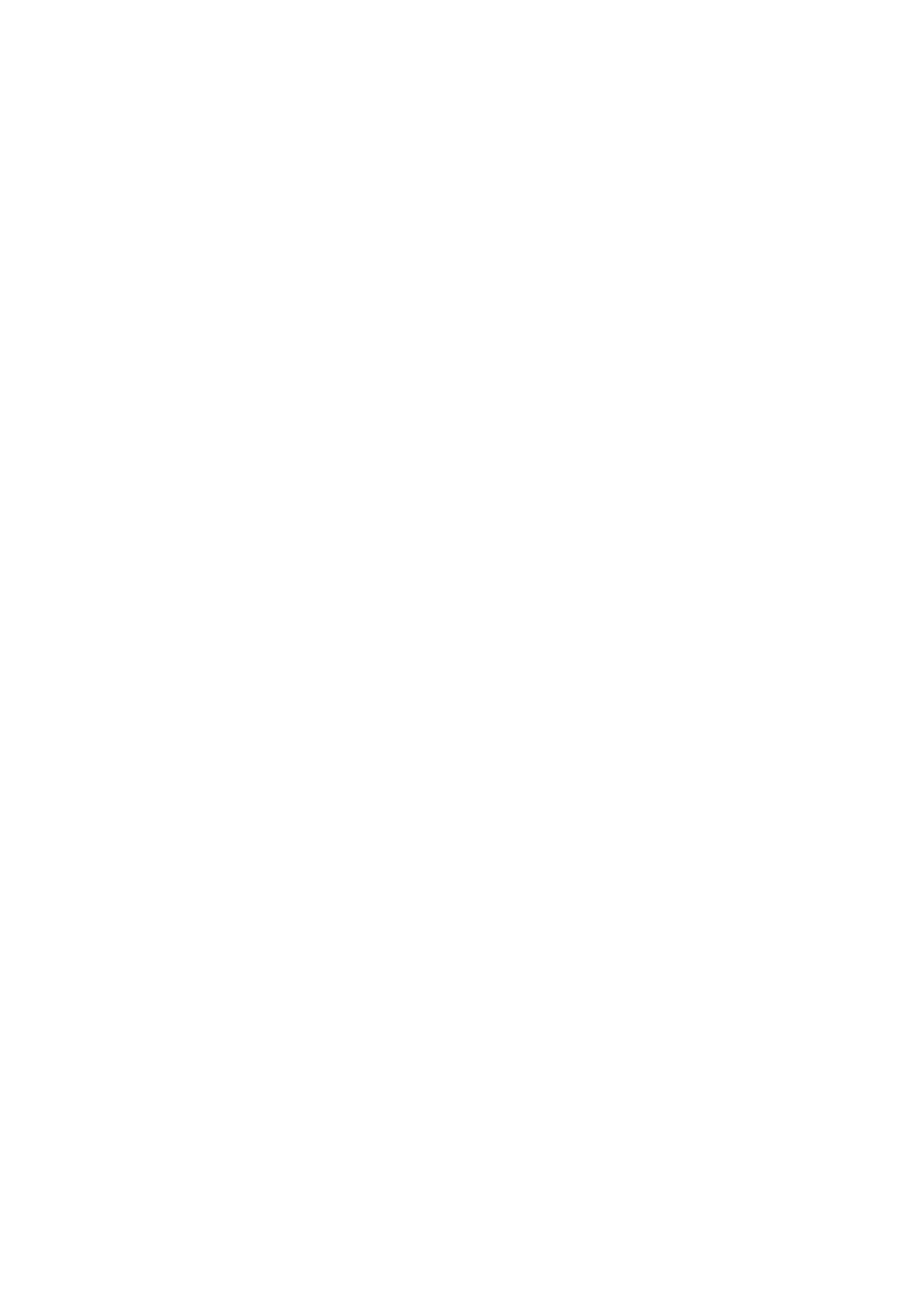### **Introduction**

The Trustees of Ware District Scout Council present their report and financial statement for the year ended 31 December 2016.

The Council's governing documents are those of The Scout Association. They consist of a Royal Charter which in turn gives authority to the Bye Laws of the Association and the Policy, Organisation and Rules of The Scout Association.

The Council is a trust established under its rules which are common to all Scouts.

The Trustees are appointed in accordance with the Policy, Organisation and Rules of The Scout Association.

The aim of the Association is to promote the development of young people in achieving their full physical, intellectual, social and spiritual potentials, as individuals, as responsible citizens and as members of their local, national and international communities. The Council's method of achieving the aim of the Association is by providing an enjoyable and attractive scheme of progressive training based on the Scout Promise and Law and guided by adult leadership.

Charity law requires the Trustees to prepare financial statements for each financial year that give a true and fair view of the state of affairs of the Council and of its excess of income over expenditure for that period. In preparing those financial statements, the Trustees are required to:

- 1) select suitable accounting policies and apply them consistently;
- 2) make judgements and estimates that are reasonable and prudent;
- 3) follow applicable accounting standards, subject to any material departures disclosed and explained in the financial statements;
- 4) prepare the financial statements on a going concern basis, unless it is inappropriate to presume that the charity will continue in operation.

The Trustees are responsible for keeping proper accounting records that disclose with reasonable accuracy at any time the financial position of the Council, enabling them to ensure that the financial statements comply with the Standard Statements of Recommended Practice. They are also responsible for safeguarding the assets of the Council and hence for taking reasonable steps for the prevention and detection of fraud and other irregularities.

Legislation requires the protection of Young People to be scrutinized closely. It is the policy of The Scout Association to safeguard the welfare of all members by protecting them from physical, sexual and emotional harm. We, as a District Organization, are fully committed to complying with this policy in all respects and it is the responsibility of all our members over the age of 18 to ensure that this is done.

Legislation requires Health and Safety to be scrutinized. It is our policy to provide Scouting in a safe manner without risk to health, as far as is reasonably practicable, and to ensure that we comply with all the requirements of The Scout Association safety policy as laid out in the Policy Organisation and Rules of the Association.

The Council has in place a system of internal controls that are designed to provide reasonable assurance against material mismanagement or loss. These include two signatories for all payments and comprehensive insurance policies to ensure that insurable risks are covered.

The Council meets the Charity Commission's public benefit criteria under both the advancement of education and the advancement of citizenship or community development.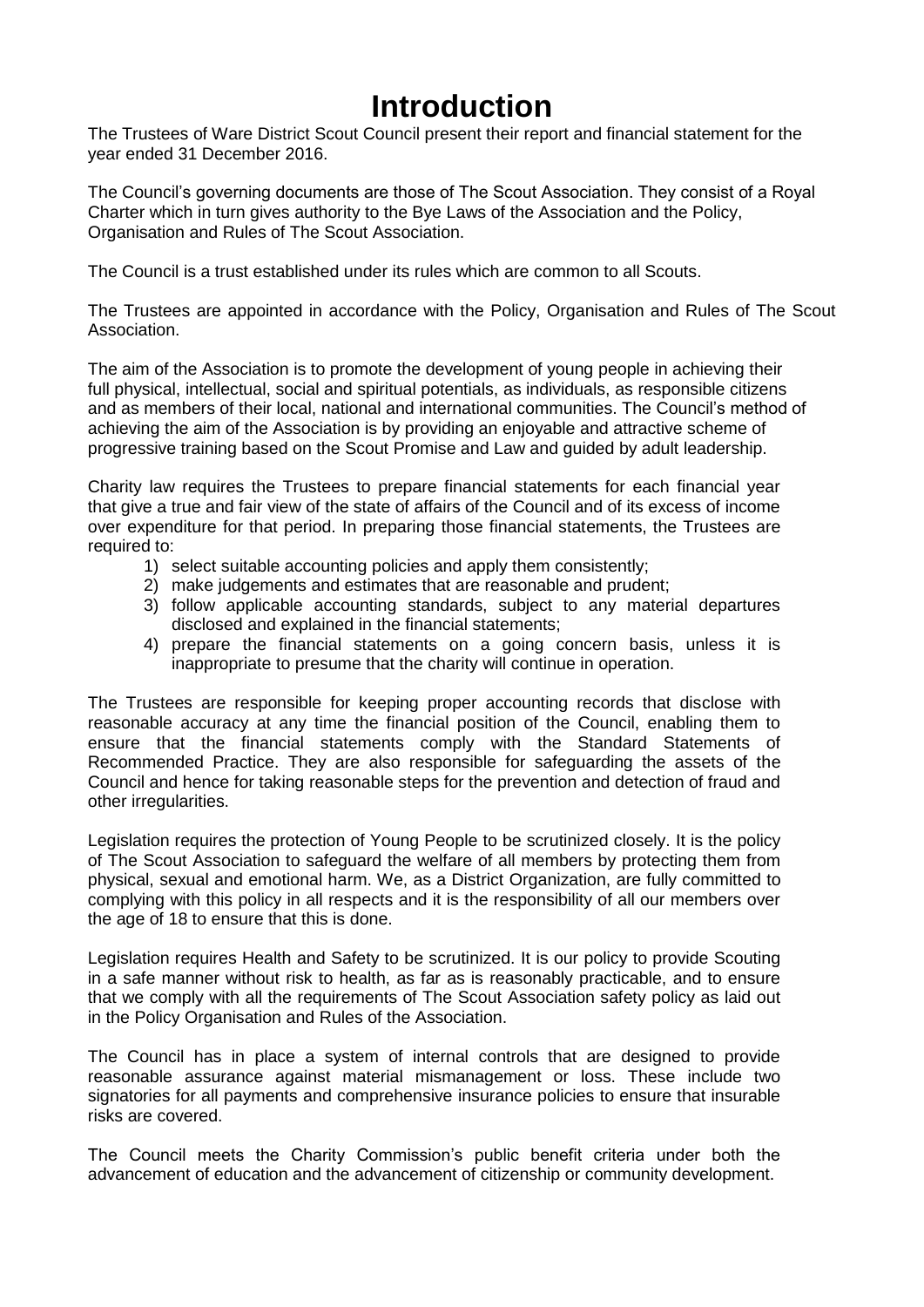### **District Chairman's Report**

Scouting year 2016 will go down as a full year of not having a District Commissioner at our helm. We were supported by the County via Ian Leach, at Watford, however communications with him were becoming more difficult as the year progressed. It can go down to the dedication and professionalism of all the leaders in the District who carried Scouting on in the custom of Ware and District.

The District's growth during the year was 2%, bettering the County's 0.6% figure. The split of this was a small reduction in young people which was countered by a larger increase in adults. An interesting national statistic is that nearly four times as many girls joined Scouting during the year, as did boys.

The year will be remembered by us all for very two significant events. The first was the loss of Steven 'Barney' Barnard, who tragically lost his life in a road traffic accident in February. Barney was a Scout Leader at 3rd Ware, had a role with the older Explorers Scouts, was our District Network Commissioner and a senior leader of the annual County 'Introduction to the Hills' (ITTH). Dozens of our adults and Young Leaders wrote many tributes to him, centring on Barney improving the lives of everyone he came into contact with. A former employer, Arriva, has named one of their 12 new busses on the 310 route after him, as a lasting tribute. Secondly was the loss of John Crown, who was 3rd Ware Scout Group's Secretary, the District Appointments Secretary, and a manager at the Scout Shop. John had spent his whole life in Scouting, and in recent years had spent time with the working party at the County's activity centre at Lochearnhead in Scotland. The commitment and dedication of both Barney and John will be sorely missed in our District.

Early in the year, the County decided it could not renew the leases on two of its seven activity centres, Orchard Farm in the Peak District, and Coetmor Mill in Snowdonia, for financial reasons. Over the years our leaders and Explorers (previously the Ventures) had given a vast amount of their free time toward its upkeep, and many of our Groups and Units had made it their base for their outdoor adventures over the years. The Farm and the Mill are a sad loss to everyone at Ware and District.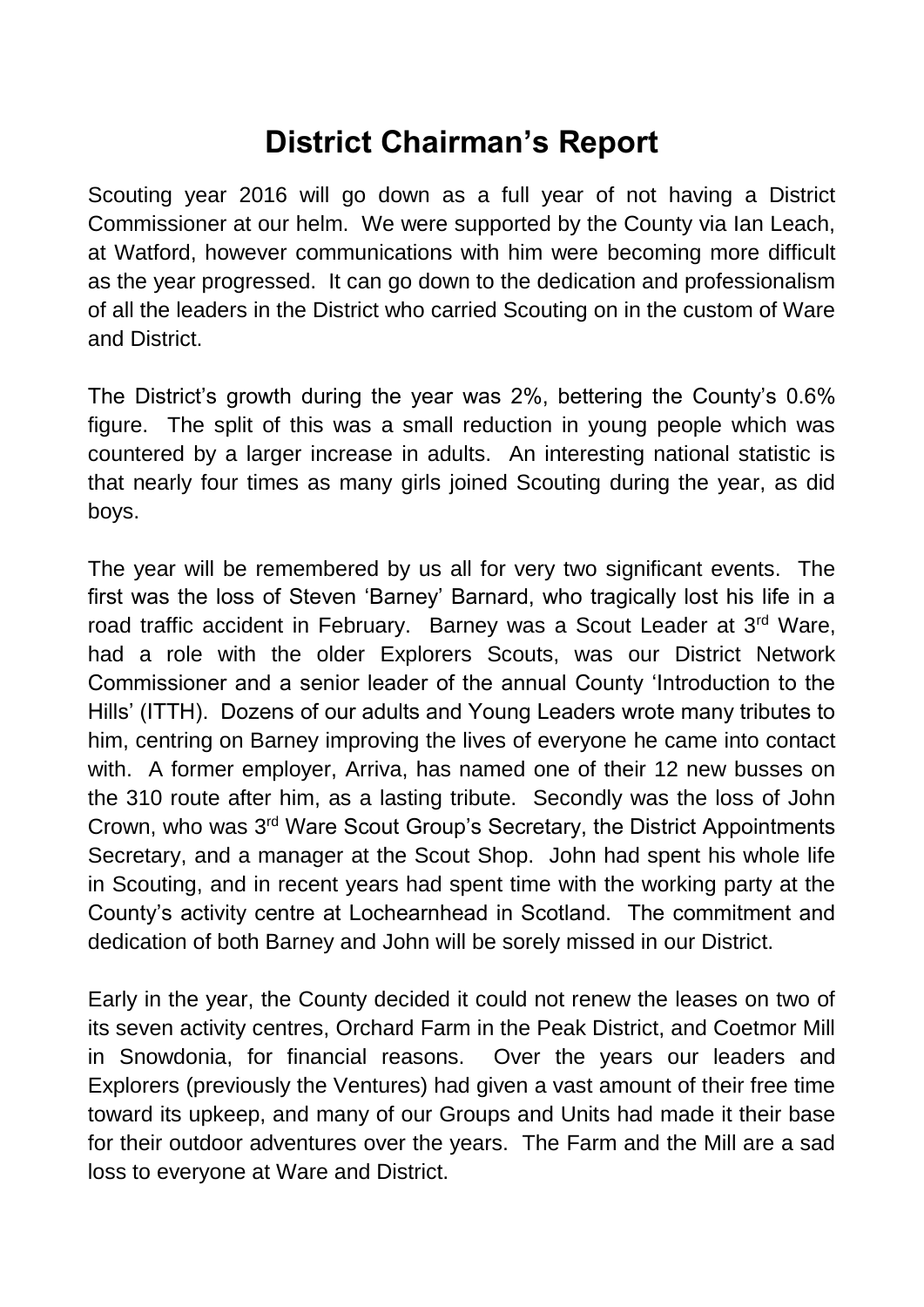The year's celebration has been the Cubs' Centenary. An excellent exhibition at Ware Museum, organised by a Cub Leader at 3rd Ware, ran until January last year, and in June the District held a weekend Camp at Gilwell. All but one Cub Packs enjoyed the adventurous activities, the remaining Pack attending a similar event run by the County. Their year concluded with the Promise Party at Harlow Sports Centre on the 16<sup>th</sup> December, with the Cub Promise being renewed with all the Cubs Worldwide, at precisely 19.16pm.

There has been slow progress regarding the deteriorating condition of the District Headquarters building. A survey of the membership the previous year showed 73% in favour of retaining a headquarters. Discussions have been rather protracted with East Herts Council, regarding a long lease on the site, which would enable us to start a project for a complete rebuild, and the necessary funding. We continue to take on essential maintenance work in the meantime.

I would like to thank and congratulate all of our leaders, helpers, and committee members in our District, the Scout Groups and the Explorers and Network who work tirelessly for long hours providing adventurous, exciting, challenging, fun and enjoyable Scouting, and also our ASU members who run the Scout Shop and help at various scouting events, and the Appointments committee and our local training manager. We can proudly say our achievements are a measure of our success during 2016.

#### **Martin Vaughan - District Chairman**

### **District Commissioners Report**

As the new District Commissioner (since January 2017) it's my job to report to the District Exec AGM on the running of the District Team for Ware & District. This is the small team of people that help manage the Scouting side of things in the District.

Upon my appointment as DC, my role as ADC Scouts became vacant, and our ADC Beavers and ADC Cubs had stood down prior to that, so as DC I had no Assistant District Commissioners to work with.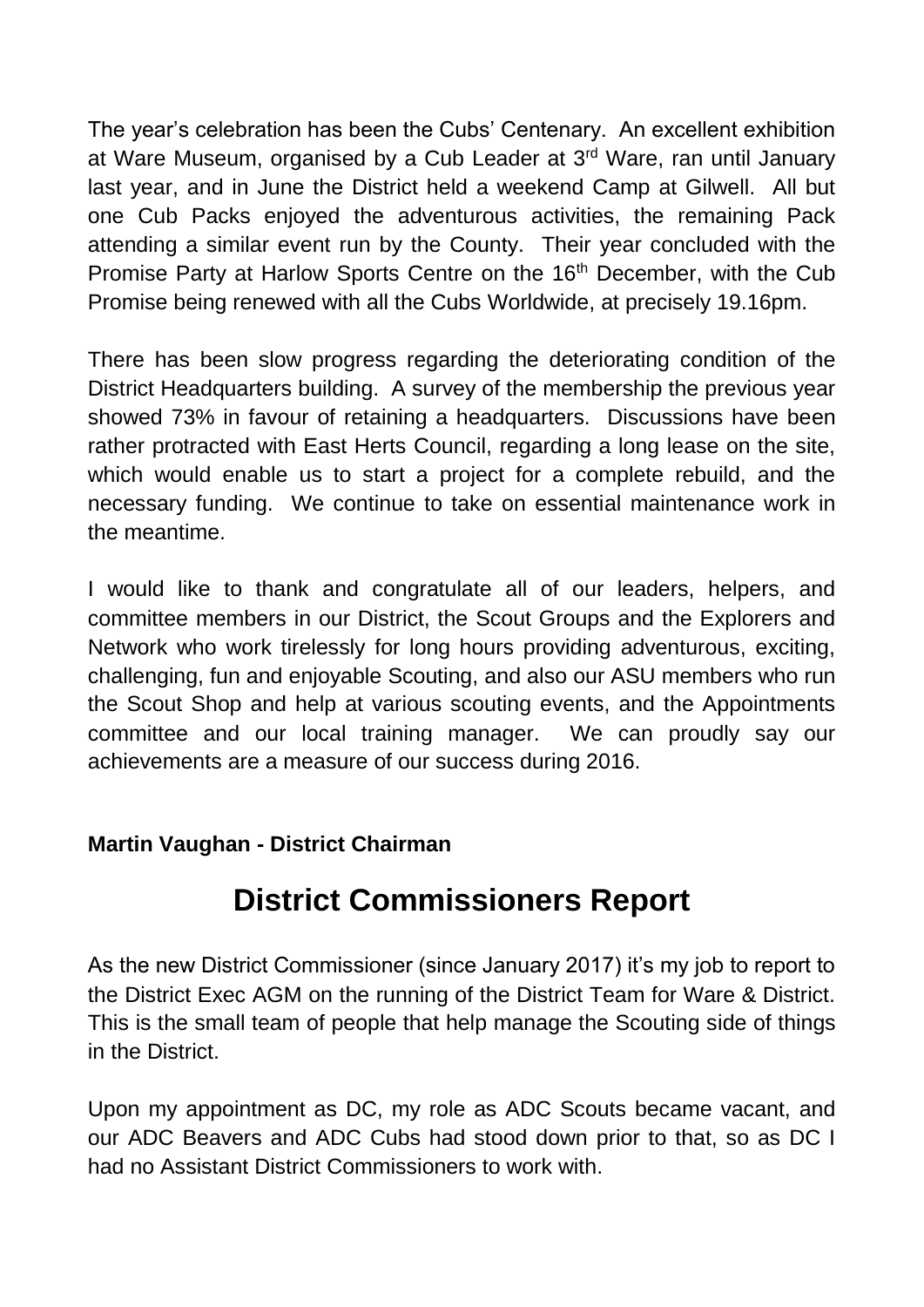The District Team has had a turbulent time over the last few years, maybe as many as 10 years. We've had caretaker DCs, a few short term DCs and covering DCs, all doing their best but unable to give direction to any sort of district development or consistency. I have my work cut out trying to bring together the district's groups to form a whole rather than the 8 'fiefdoms' the groups currently operate as.

The Group Scout Leaders in all the groups are District appointments and are there to represent the District in the running of the group and despite many years of little input or direction from District have done a sterling job keeping their groups on track. Even the groups with no GSL are managing quite well and keep ticking along doing excellent work, but moving forward as a District we need to be more than our individual parts, or groups.

Initially I plan to expand the District team:

• We've appointed a District Youth Commissioner - Harry Bonfield of 5th Ware - to start the process of building better communication channels with the Young people and the District team.

• We've appointed an ADC Cubs, Karen Hale, our former DC who is an excellent fit for this role with her years of experience with Stanstead Abbotts cubs.

We have appointed an ADC Beavers, Lynn Isham, an experienced Beaver leader – another excellent fit who also has years of experience with Stanstead Abbotts.

We have a new Network coordinator Phil Clayden who is working with Adam West and Dano to keep our Network Scouts busy and engaged. Phil has years of experience with Great Amwell scouts.

Sue our Training Manager stood down recently after years of service. Whilst she will undoubtedly be missed I have lined up a replacement who will hopefully take up this role in September (subject to approval by County), charged with cutting a swathe through the validations needed to complete each leader's training programme. This person has been in scouting in another District for some 20 years or so and her day job has involved academic quality which should make her an excellent candidate for the role.

I'm working with Keith and Dano on overhauling the handling of Young Leaders across the District with alternative charging methods to groups to simplify the finance side and encourage YLs to also participate in Explorer activities.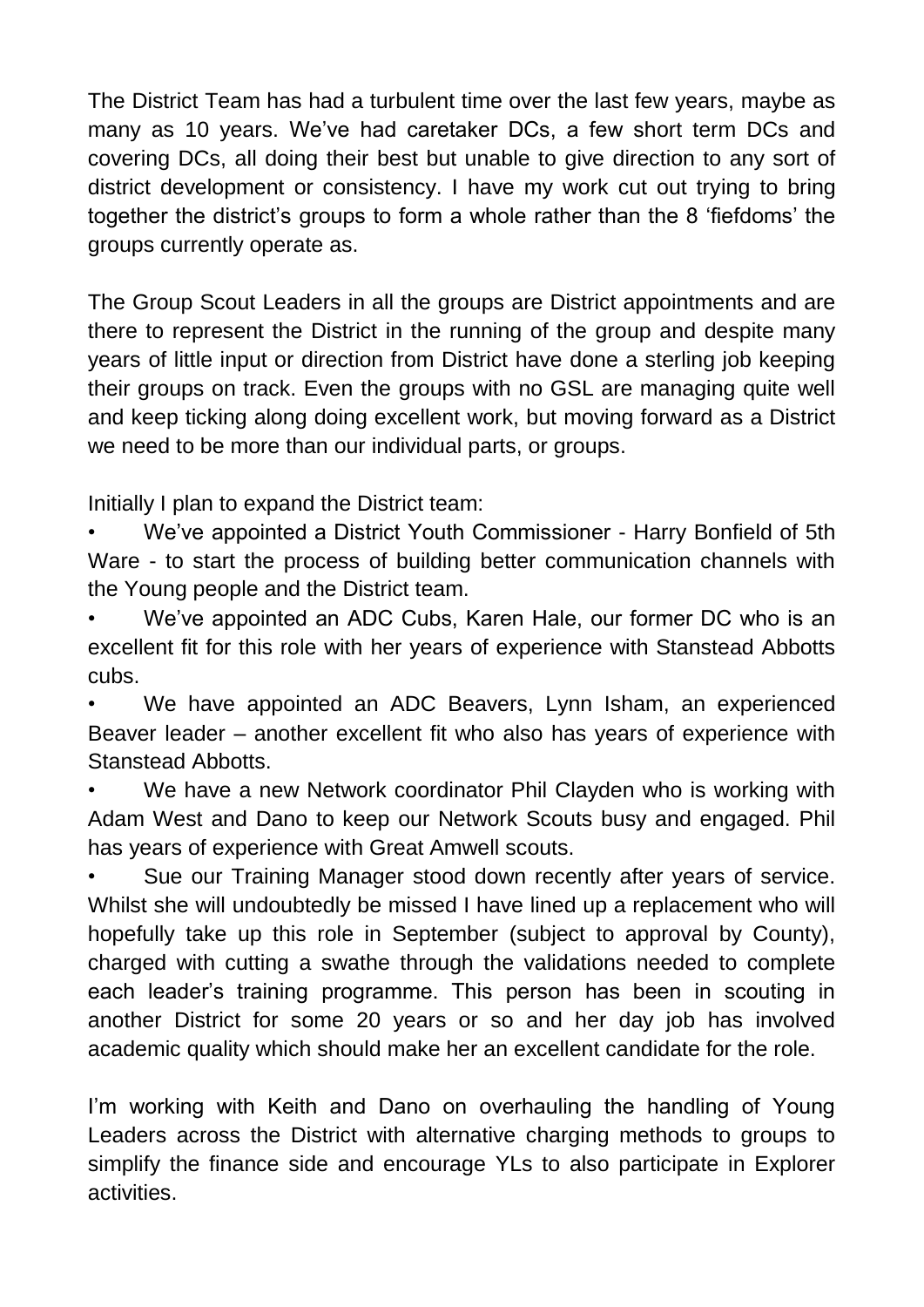We are also looking at OSM usage across the District and trying to pull all sections into the 21st Century.

So we've already started to make changes and, as we as a team get our heads around the needs of the district, we hope to do more to see that we all gain from working together in the true spirit of Scouting.

I must thank all the rest of the team for their hard work including the appointments committee and Bob our Nights Away Adviser, as well as the ASU headed up by Peter Raymen. If I have forgotten anyone please don't take it personally! Here's to the next year in scouting.

#### **Pat Horridge, District Commissioner**

### **Scout Active Support Unit**

The Active Support Unit continues to provide help and support to all the groups in our District who I am pleased to say are taking advantage of our help and assistance. We, of course, always do the usual tea making and coffees etc., at the main District events and District and Executive meetings. We have a small social calendar which is always well attended including our Annual Dinner at Fanhams Hall in February which is always enjoyed by all. We have helped out, as usual, with marshalling and manning bases at all District and County competitions and our calendar, so far, for 2017/2018 is getting quite full. We have 32 Active Support members who have various roles in the District including appointments committee, nights away permits, training advisors, badge secretaries and, of course, our shop which is managed by Jim Smith and his team. I, of course, will also continue my role as County Active Support Manager. We look forward to getting involved with all the major Scout, Cub and Beaver events again this year and I would like to thank all the ASU members who have helped me make it a most enjoyable year with their support. I am looking forward to promoting and expanding the ASU Units within the groups throughout the coming year

#### **Peter Raymen – Scout Active Support Unit Manager**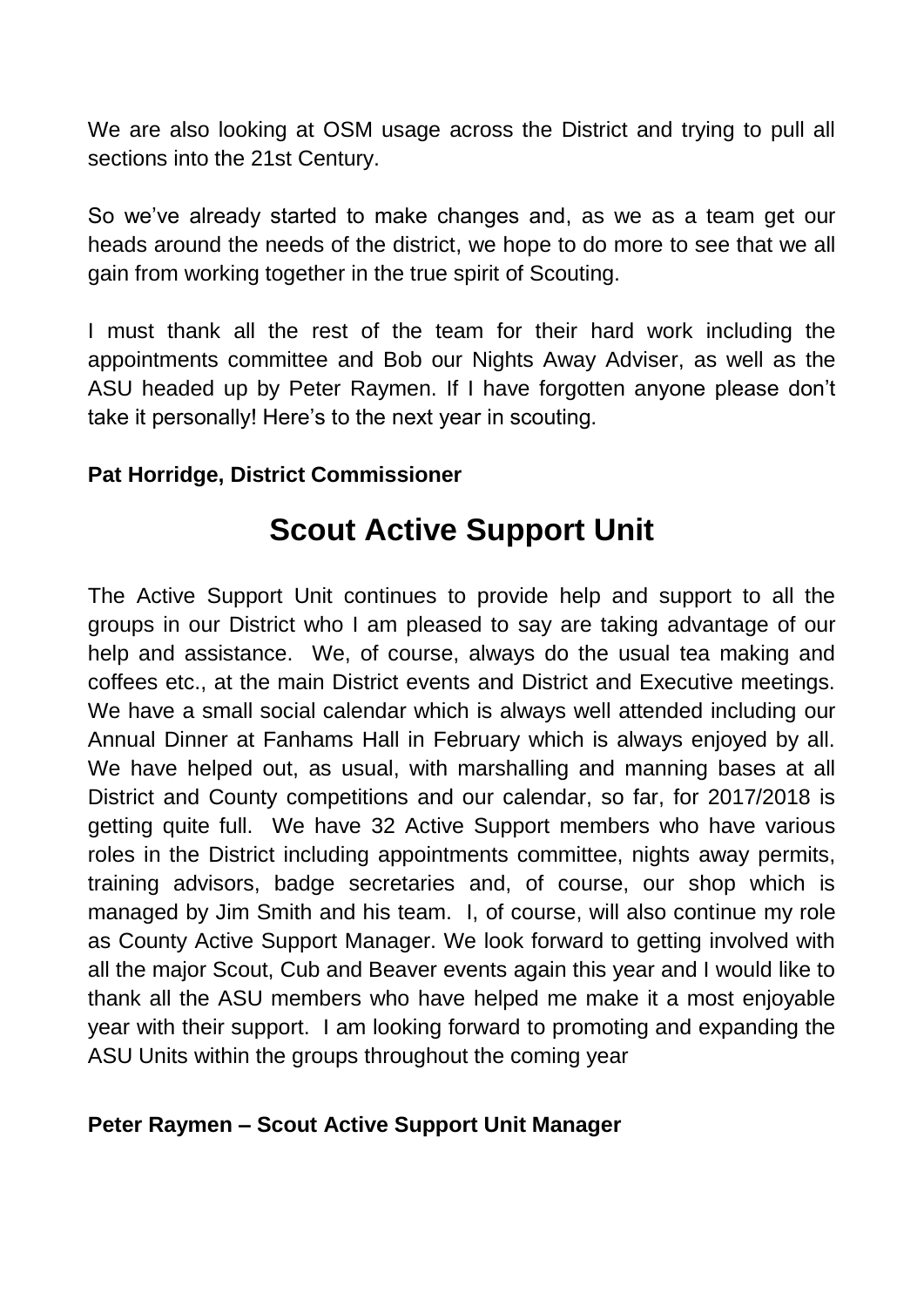#### **1 st Braughing Group Scout** 77777777  $\frac{1}{2}$

#### **Group Numbers**

In 2016 young people aged 6 to 14 were provided with a full and active scouting programme by a dedicated team of volunteers. The maximum numbers in each of the sections at any one time were Beavers 18, Cubs 40 and Scouts 18. The band are always looking for new members.

There are young people on our waiting lists for both Beavers and Cubs who we will not be able to offer a place within the Group. In December 2016, in response to falling scout numbers, we took the decision to suspend scouts making the troop dormant. Pat Horridge (District Commissioner) and our Scout Leaders are working on solutions to reopen/ensure places are available for Cubs moving on.

#### **Activities**

The individual section reports contained within our own 2016 Review demonstrated the mix of opportunities and activities offered throughout the group. As a group we supported many of the District run events, both as participants and organisers. Our thanks to all who enabled these events to take place.



Our band, the only one in the County, celebrated its  $40<sup>th</sup>$  birthday this year. They supported both local and District events as part of their programme. Leopard Colony supported many of the District events as well as being eager beavers at their weekly meetings as they worked towards a number of badges



and their Chief Scout Bronze Award, with Awards being completed and presented. Cheetah and Puma packs were BUSY! as they celebrated Cub 100. Hundreds of individual badges were awarded as well as 11 Chief Scout Silver Awards.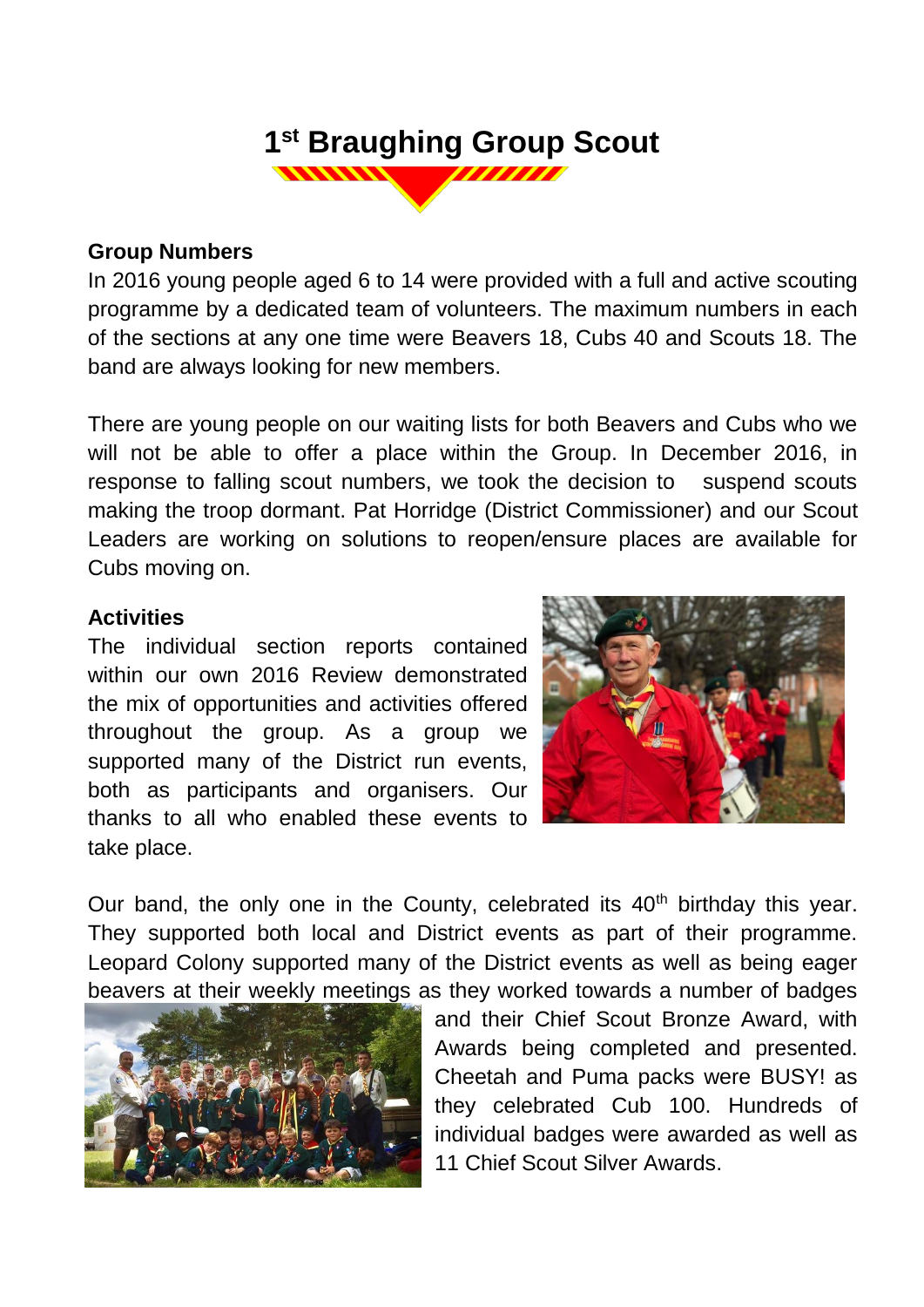Scouting highlights included the Lightweight Challenge, the climbing wall at Harlow, Remembrance day services at Standon and Braughing and the District swimming gala.

#### **Leadership Team**

It was a huge disappointment when Simon Marlow resigned as GSL in June, his period as GSL lasting for less time than the appointment process to invest him in post. We are grateful to him for his work in getting to know us all and in representing us at District level during his time in office.

The supportive ethos of the group was evident throughout the year with leaders and parents stepping in to help out as required. HUGE THANKS to all who enabled our young people to experience the amazing opportunities available through the scouting movement.

Our Executive Committee consists of 3 independent representatives: Chair, Treasurer and Secretary together with the Group Scout Leader (when in post), individual section leaders and parent representatives. They work hard to ensure the group has the facilities and resources needed to deliver good scouting throughout all of the sections.My thanks to every one of the leadership team for their continued support throughout the year.

#### **Subscriptions**

Our subscription rates are among the lowest in the District. Over 40% of the subscription is spent on National, County and District Capitation fees. We use Gift Aid claimed moneys to subsidise the regular section activities, enabling us to keep the cost of scouting as low as possible.

#### **Fundraising and Maintaining Our Profile**

We were involved in the local May Day celebrations, Open Gardens, Wheelbarrow Fair, Remembrance Day services and parades, Christmas Tree Festival and Martin's Lights. The Rolling Rock proved very popular with young and old alike at May Day!

#### **Wendy Smith – Chair, Executive Committee**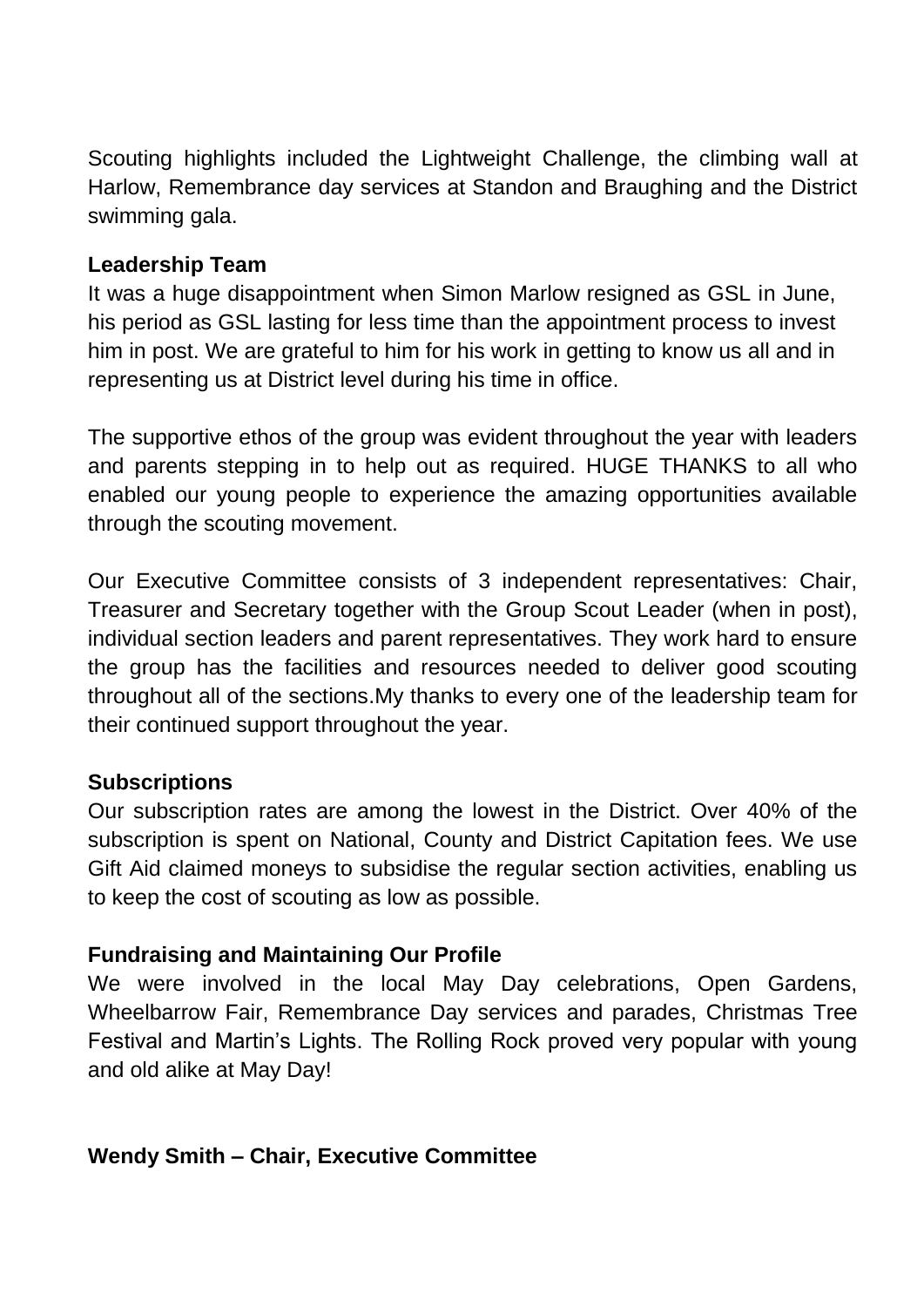### **Buntingford Scout Group**

After another busy year in 2016 and all the changes within the group from changes with leaders and on the Executive Committee, members have still been able to concentrate on supporting the Scout Group and arranging fundraising events to raise money for the Group.

The remainder of the scout loan has been paid and the account is now settled.

Despite some changes we have had a good year for fundraising; every event held was well supported and money poured in. The annual raffle was received very well and we will be looking to hold this event again for 2017.

We had a very successful stall on the High Street along with Santa for Late Night Shopping, which saw large crowds of people attending as well as putting the Scout presence back in the high street among the community.

Also we had our Easter egg tombola at the COOP after a year's break, which the young people really enjoyed being involved in.

Other events include a Quiz night held at the Scout Hut was well attended.

We also took part for the first time in over 10 years in the carnival, Santa and his reindeers performed well for the theme "animal antics" we won a trophy for "Best Children's float".

Our fundraising year ended as always with Father Christmas on his grand tour of Buntingford, which was the best year so far! I would like to thank all of our young people who have helped with the fundraising and also the parents who have helped to man stalls or provided help, support for any of the events over the past year.

Monies raised goes towards the maintenance and running cost of the Scout Headquarters, buying new equipment, providing uniform for new leaders. The Executive Committee was also very pleased to be able to keep the cost of subscriptions unchanged for the following year. I hope you will all agree that scouting in Buntingford is excellent value for money.

I would like to thank the members of Ware and District Scouts for their continued help & support to our Group.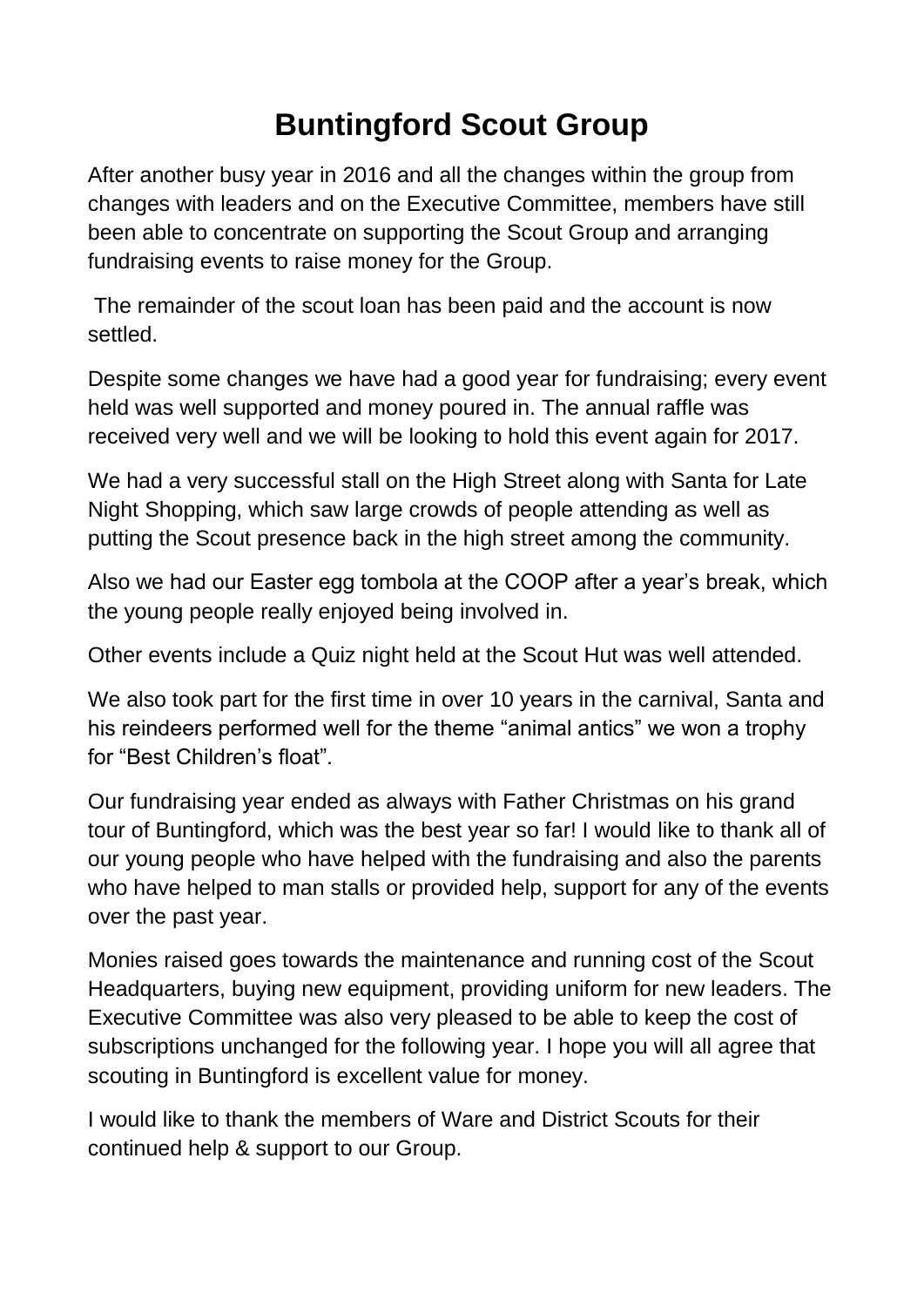The Group cannot be successful without the dedication of our Leaders who each week provide a range of activities for their sections, provide a listening ear to the young people sharing the highlights and the lows of each week and help to guide them on to learn new skills, achieve new goals and to become independent, confident young people. We should all be very proud of our Leaders and their achievements.

I would like to thank all parents, leaders and young people that were involved and joined the Family Camp which we started this year and was held at Alswick. Despite the weather we had a fantastic weekend where parents and young people were able to compete in a Pit stop Challenge and race their go karts! We were also joined by Karen and Dee for traditional songs around the bonfire. We will be holding a Family Camp this year from the  $8<sup>th</sup> - 10<sup>th</sup>$ September.

Thanks are also due to our Treasurer who spends endless hours keeping our books balanced. To Ahmet and Nigel for managing the lettings of the HQ seamlessly over the past year. Thanks also goes to Ian and Emma for their continued support behind the scenes in helping the leaders and the executive committee run smoothly in many aspects and to all of the members of the Executive Committee who all work very hard to ensure a well organised Scout Group.

Finally on behalf of the Group I would like to thank our Group Scout Leader Joanne McNamara who has not only found time in 2016 to take on the roles of Beaver Leader, cub leader when necessary, helped our new Leaders to learn their new role and has worked tirelessly to ensure that the very best of scouting is provided here in Buntingford.

I look forward to another year of fun & friendship in scouting.

#### **Kay Hamilton-Crook, Chairperson Group Executive**

### **Great Amwell Scout Group**

Time for another annual report…how time flies when you're having fun!

Another successful year for Great Amwell Scout Group with all sections enjoying strong support. This year's census showed an increase in numbers,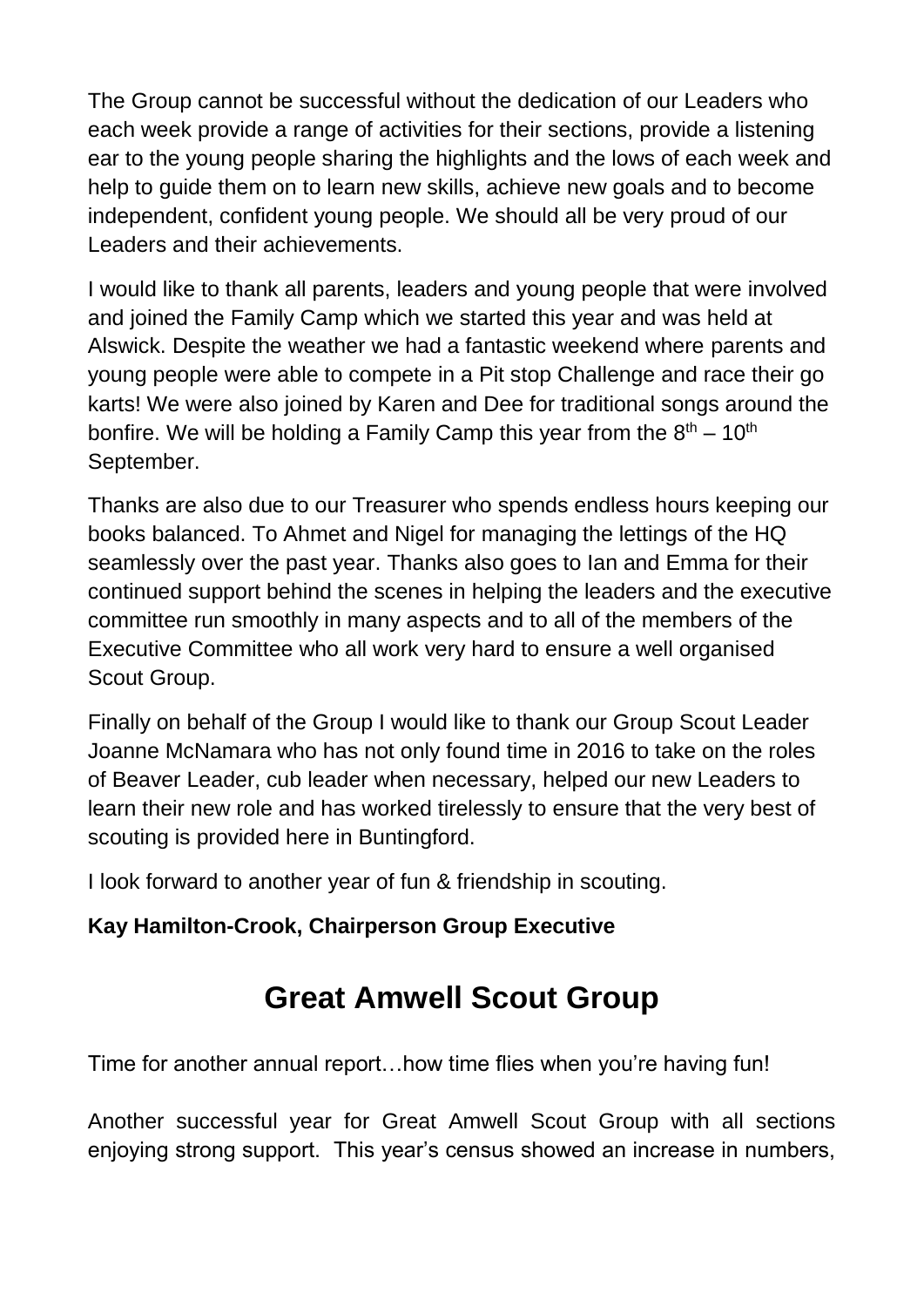with support from a strong leadership team delivering a range of activities for our young people to enjoy.

As always our members have participated in a full range of activities within their sections, and at group and district events. You can see a summary of the activities that the Beavers, Cubs and Scouts have been enjoying in each of the section reports provided by the leaders.

I would like to give my personal thanks to Gail Stretch (Assistant GSL) for all of her help, without her, the group would not run so smoothly. Of course, my thanks goes to all the leaders, young leaders, executive members, helpers and supporters of the group for your continued hard work and dedication which has contributed to making Great Amwell Scout Group a very popular, successful and active member of the District.

I would also like to thank parents for their positive response in supporting the group's activities and hope that this continues. Our activities within the wider community are always a good advert for the group.

Following the success of our first Group Camp we will be running with this format again. This year we are going off site for our activities with lots of new and interesting things for our young people to take part in.

The HQ remains a valuable asset to the local community with people using the hall all through the week. Thanks to Pearl for maintaining the bookings. We have been granted planning permission for a permanent storage building to be constructed in place of the containers and it is hoped that work can start on this in the summer months.

We are fortunate as a group to have enthusiastic volunteers as both uniformed leaders and the executive committee and I would like to thank our Chairman, Andy Verdin, for his continued support of the group. I hope that we can continue to work with the rest of the team to promote Scouting within the Group and the District.

We have an established leadership team who are committed to delivering a balanced programme to our members and undertake training as required. However, uniformed leaders are only part of our diverse leadership team and we are always happy to receive any offers of help, no matter how infrequent.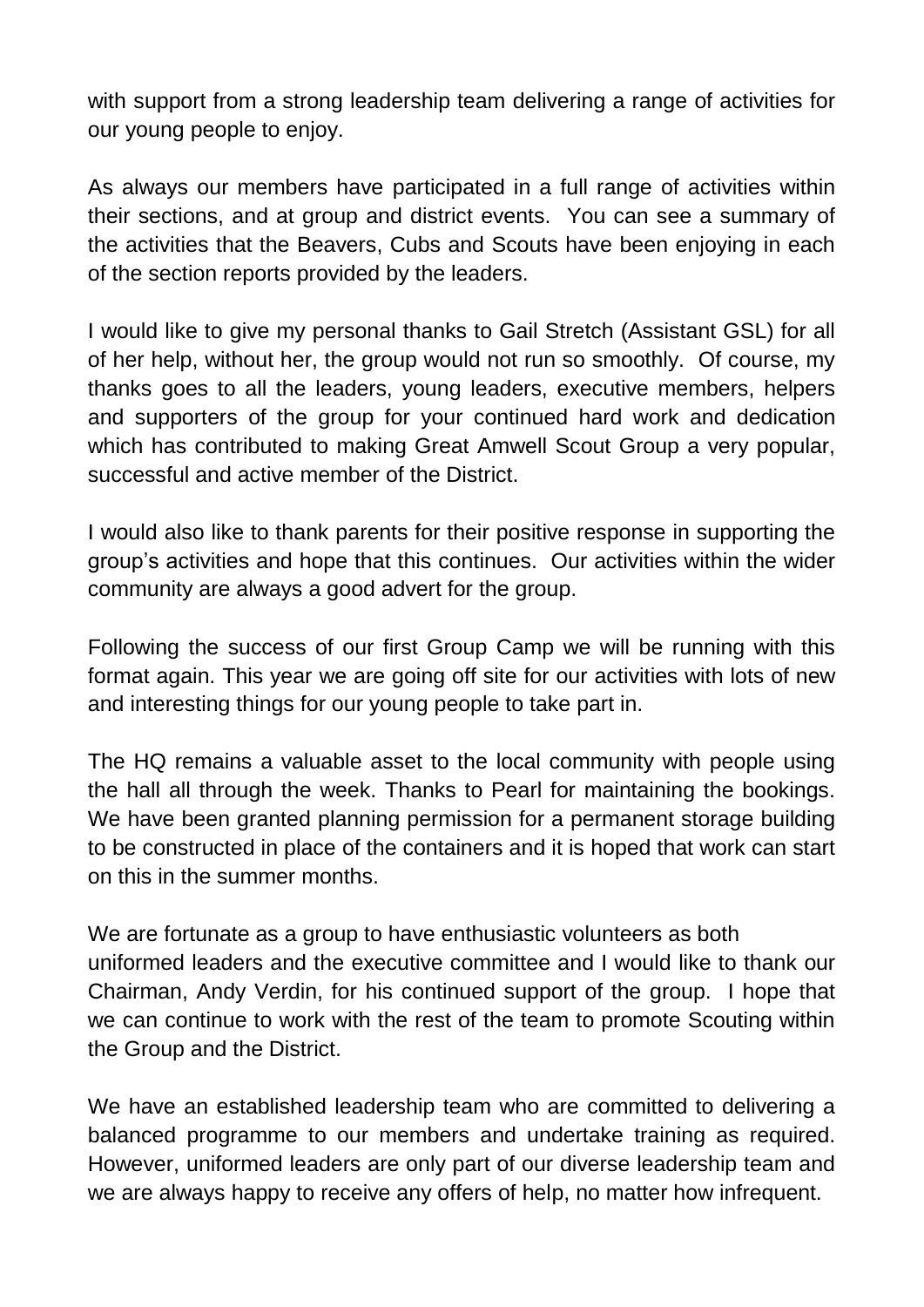The targets for the group over the coming year are:

- to maintain and develop the Group and its Executive,
- to decorate the interior of the hall and maintain the grounds,
- encourage new young people to join our group.

We are very fortunate that are funds are healthy at the moment, however we are having to pay out more bills for the upkeep of the hall. Our funds are kept healthy by the group's involvement in a number of set fundraising activities throughout the year. The fireworks display and Ware Carnival are great opportunities for us to raise the profile of the group, help our community and also to raise much needed funds. In order for us to continue to benefit from these events we need parent support. If you are able to help out at these or other events, please contact our Chairman, Andy Verdin. The more help we get at these events the better!

During the year we had an operating surplus on general funds and activities of £8,192.02 which will be utilised in the coming year. At 31st January 2017 we had cash of £60,682.25 in general funds and no designated reserves.

The Group has identified the major risks to which it is exposed and follows the policies and rules of the Scout Association to deal with them.

I thank all those in the Group leadership team and helpers who have made the last year of Scouting happen. The future for the Group will need help from parents and new leaders; we can continue delivering an exciting and challenging range of activities in the future.

#### **Julie Greaves - Group Scout Leader**

### **Hunsdon Scout Group**

This is my second AGM in the role of Acting GSL. Since this time last year the Group has been involved in a wide range of activities, some new and some well-established events. Ask any leader and they will tell you how rewarding it is and how much fun we have in the leader teams both in the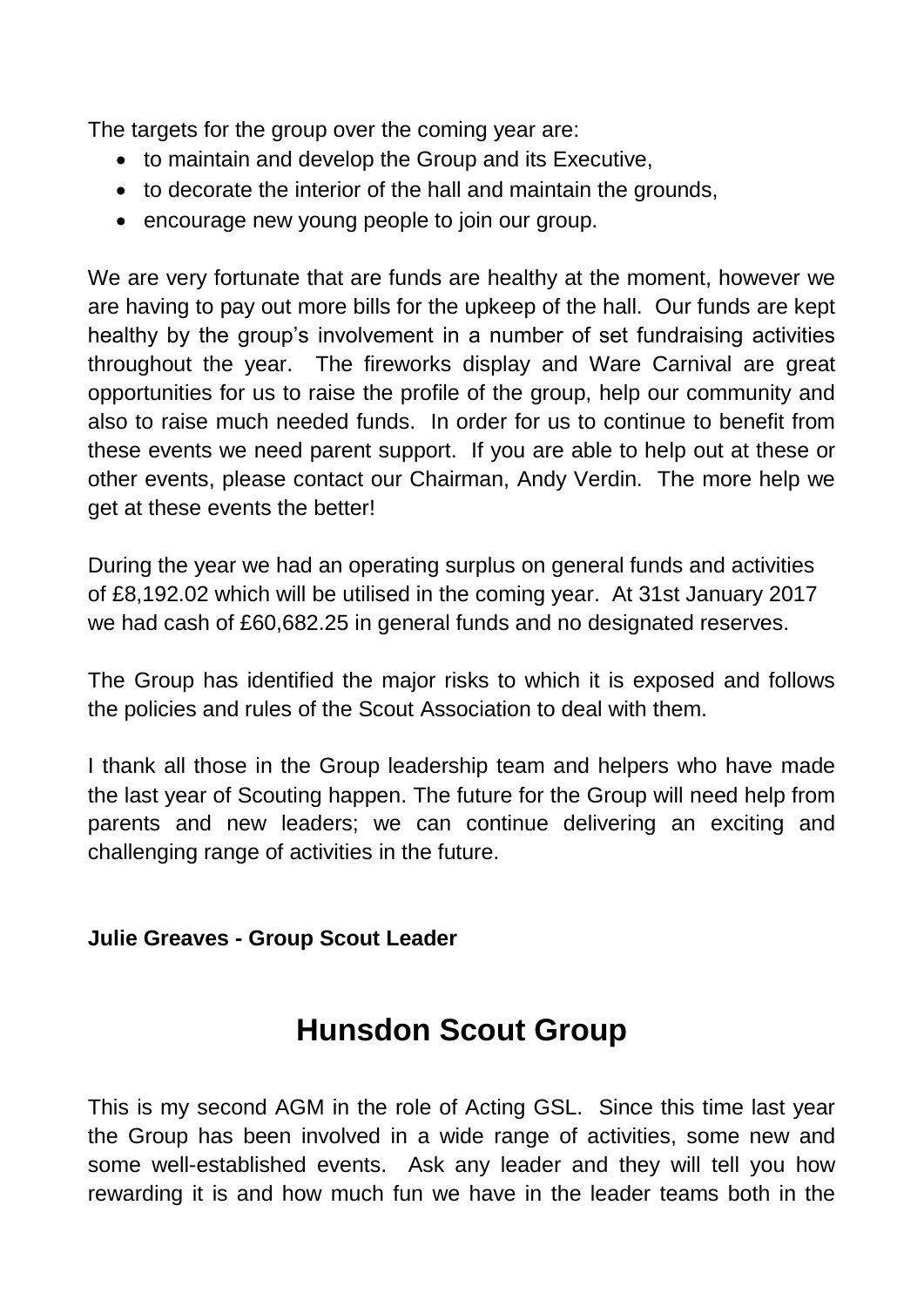sessions and when we are away at events. Personally I am keen to continue supporting all our members and developing Scouting in Hunsdon, keeping in touch with changes in Scouting, and above all making sure that we are providing the sort of Scouting opportunities the young people want.

Hunsdon Scout Group had very successful year in 2016 with our most notable achievements being the Scouts' 3rd place in the Lightweight Camping Competition and their highest ever finish in Green Beret. The Cubs narrowly missed a win at the Go Karts, took 2nd place in the Oxley Shield Competition, and were winners of the Wildgoose Shield. Beavers have had their own success and since our last AGM we have invested a whole new leader team and the Beavers in Hunsdon are flourishing under their leadership. Well done all!

We are very lucky to have such energetic and inspired leaders for each section who, together with 3 Young Leaders, are doing a fabulous job of devising fun activities and organising adventures for the Beavers, Cubs and Scouts. We are listening to the young people too and adapting our program to make sure it is relevant and appealing. Scouting is so much more than a session in the village hall - those meetings are just the beginning - so a big thank you goes to all the leaders for sharing their skills and time to make it all possible.

Hunsdon Scout Group enjoys all the Scouting events on offer in Ware and District, joining in with the activities ranging from Easter egg hunts and craft days for Beavers, to skills and fun events for Cubs and Scouts such as Camping and Cooking competitions, Swimming Galas, Fun Run and Go Karts. On St George's Day following the parade, The Peter Geer Trophy, an award established by a former 2nd Ware Scouter who believed that participating was more important than winning alone, is presented to the highest-scoring group. By supporting the district events in strong numbers, each group earns points. Those of you who came along on St George's Day a few weeks ago will know how just surprised we were to discover that Hunsdon had won the shield this year!

It's a great achievement for a small group. Thank you for your support.

Behind the scenes in every Scout group, is an executive committee who carry out administrative tasks to ensure that high quality safe Scouting is available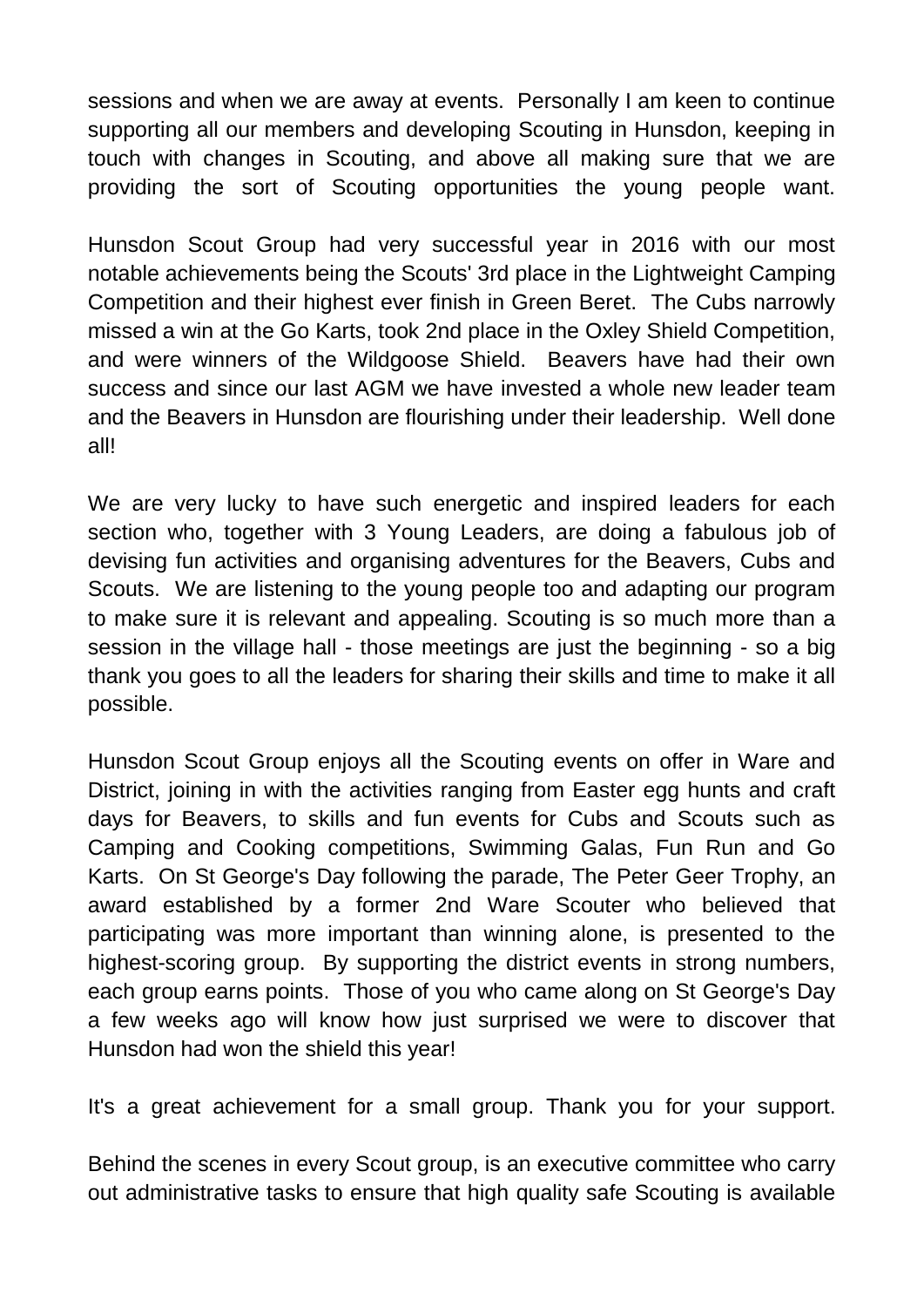for all its members. They support the leader teams, ensuring they have all the resources they need and they look after the finances of the group. I really appreciate the continued support of our team, especially from Mike (Group Chair), Robin (Group Treasurer), and Rosalino (Secretary). In addition to being our Chair, Mike also looks after the annual Gift Aid claim which is crucial to helping us to maintain a healthy financial position.

Thank you to all the families who support us in a wide variety of ways (too many to list here), and who join in on the parent helper rotas. We are also grateful for the offers of help from members of our community who willingly share their skills for the benefit of the young people.

If you'd like to come and join in the fun we would certainly love to hear from you. We have a particularly busy term coming up so there are lots of ways you can help out if you are interested. Why not give it a try!

Yours in Scouting,

#### **Karen Osterley – Acting Group Scout Leader**

### **1 st Stanstead Abbotts & St Margaret's Scout Group**

This is my first report as Group Chair having taken on the role at the last annual meeting. Thanks to my predecessor Andy Goldthorpe for his help and guidance in ensuring a smooth handover.

The Group remains one of the largest in the County. Today we have around 150 Beavers, Cubs and Scouts and more than 40 adult volunteers. More importantly we are recognized by our peers and parents alike as being a highly successful community asset, delivering an outstanding experience to our young people. The credit rests mainly with our section leaders and their assistants, but the people behind the scenes also make a difference.

Highlights and achievements, of which there are many, are detailed in our Group's annual report.

Our continued growth brings with it challenges, particularly with the Scout Troop meeting across two sites. We have made progress on our development of options for a new building for our HQ, for which I would like to thank Mark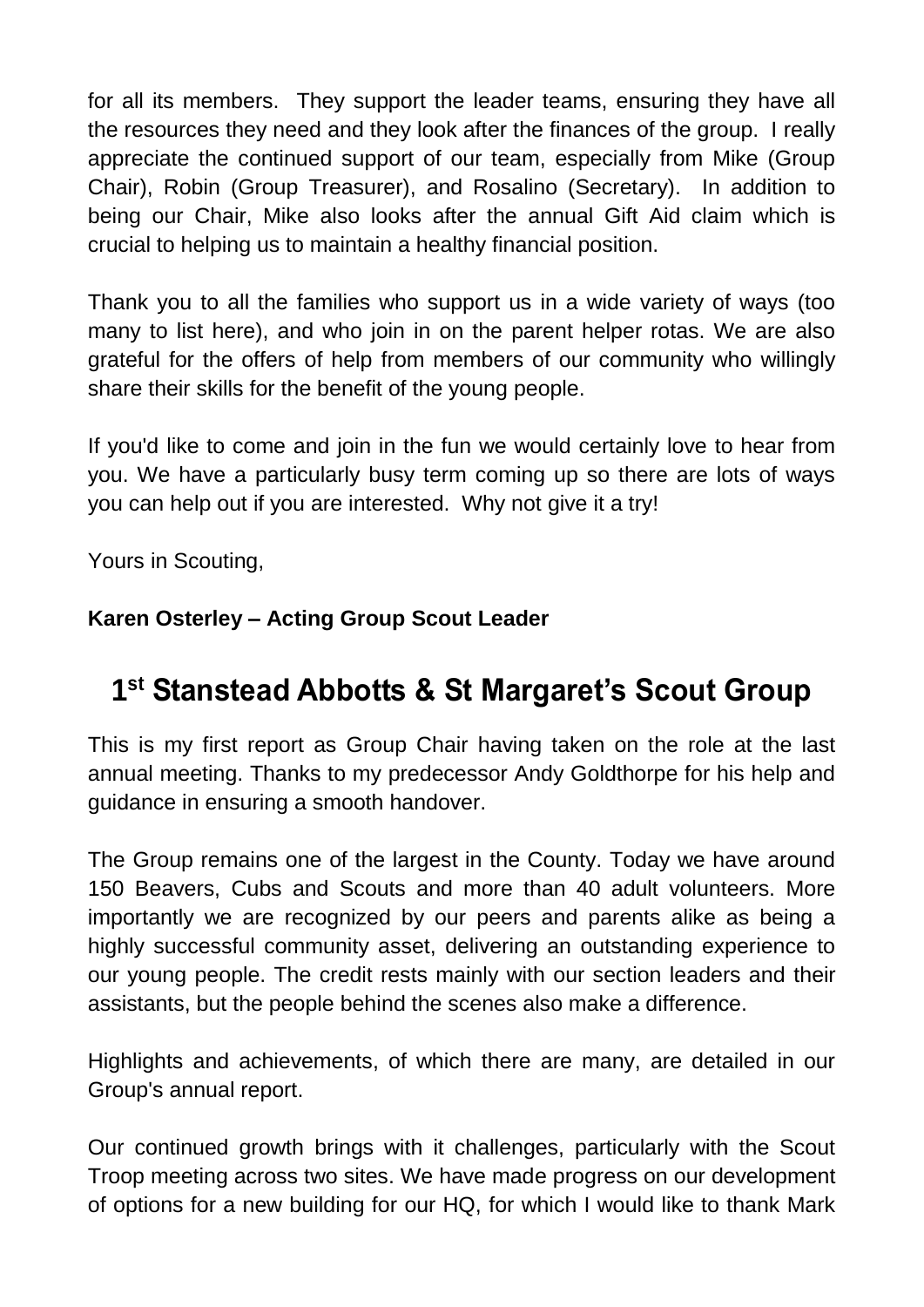and Amanda Stewart for their advice, guidance and work on preparing the required documentation. I would also like to thank David Jupp (MD French & Jupps) for his support. We will now have to do some further work to be able to show whether other locations might be feasible and the not minor detail of securing funding.

A constant challenge is having enough Leaders to run all our sections, meeting the high standards we seek to maintain. I am delighted that this year we have had considerable success in recruiting adult volunteers into leader roles. It is always helpful to have parent volunteers to help with activities. Having done it myself before taking on this role, I know it is also great fun for the parents themselves so if you want to have a go just let your child's section leader know you are willing and have a go!

We continue to have a committed and active Executive Committee, comprising a balance of Leaders and parents, as is our aim over the longterm. My thanks to those Leaders and parents who have contributed this year, either on the Executive Committee or in other roles, and to those who have committed to do so over the coming year.

#### **Gavin Miles – Chair, Executive Committee**

### **2 nd Ware (St Mary's) Scout Group**

The group has had another very successful year, with numbers growing and our largest census return. Even our waiting list is growing to the extent that we are even considering an extra Beaver colony. Only the old chestnut of not enough leaders stops this from happening!

Most of our sections have carried on with pretty much the same leader teams with a few new additions: Jay, Charlotte and Dan, who I would like to welcome. The notable exception to this is Thundridge Cubs where Jenny Matthews has stepped back as Akela after so many years in charge passing the reins on to Tom Martin. Jenny retains the role of ACSL, but we would like to thank her for all her efforts over the years and wish her well for the future. And we must wish Tom good luck in his new role.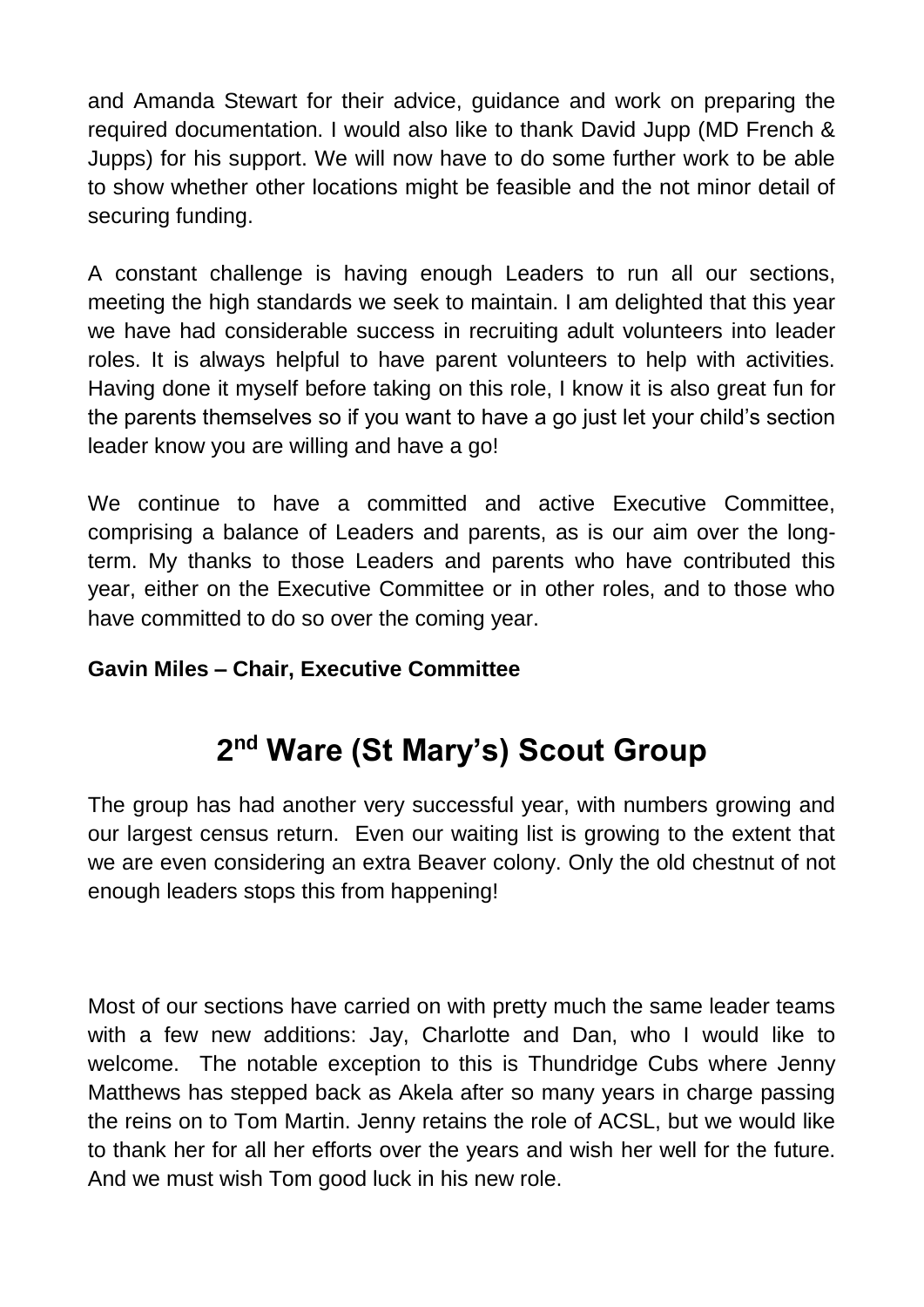As ever we have been present at all the district events and competitions, with great success. It is true that being there , taking part and most of all enjoying it are the most important thing, winning is nice, so I would like to congratulate our teams that we successful in the Oxley Shield , Cub Fun Run , the Scouts Cooking Competition ( District and County!) and the Green Beret Boot.

It is also good to see our young people getting away on non-competition camps , The cubs at Rigery , Gilwell, and Phasels, the scouts with a busy week in Dorset with such things as Coasteering and paddleboarding and a trip to Monkey World. The beavers had a couple of sleepovers and this year even they are going camping! Good luck with that Sarah!

It does seem to me that while we embrace a lot of the more modern activities from the programme, given a choice kids of ALL ages often like nothing better than sitting round a fire in the woods (preferably with a stick to poke it with)!

Finally I need to thank all the leader teams across the sections, the Executive Committee members , Young Leaders and parents who all keep this finely oiled machine working. Without you things wouldn't happen and the young people wouldn't get all the fun and excitement that they do. Keep up the great work. Thank You!

#### **Jerry Pollard - Group Scout Leader**

### **3 rd Ware Scout Group**

2016 has been a mixture of highs and lows for our Group. The Beavers, Cubs and Scouts have enjoyed a fully packed programme of adventures. Our Leaders and Young Leaders have done a wonderful job. Our six sections are bursting at the seams.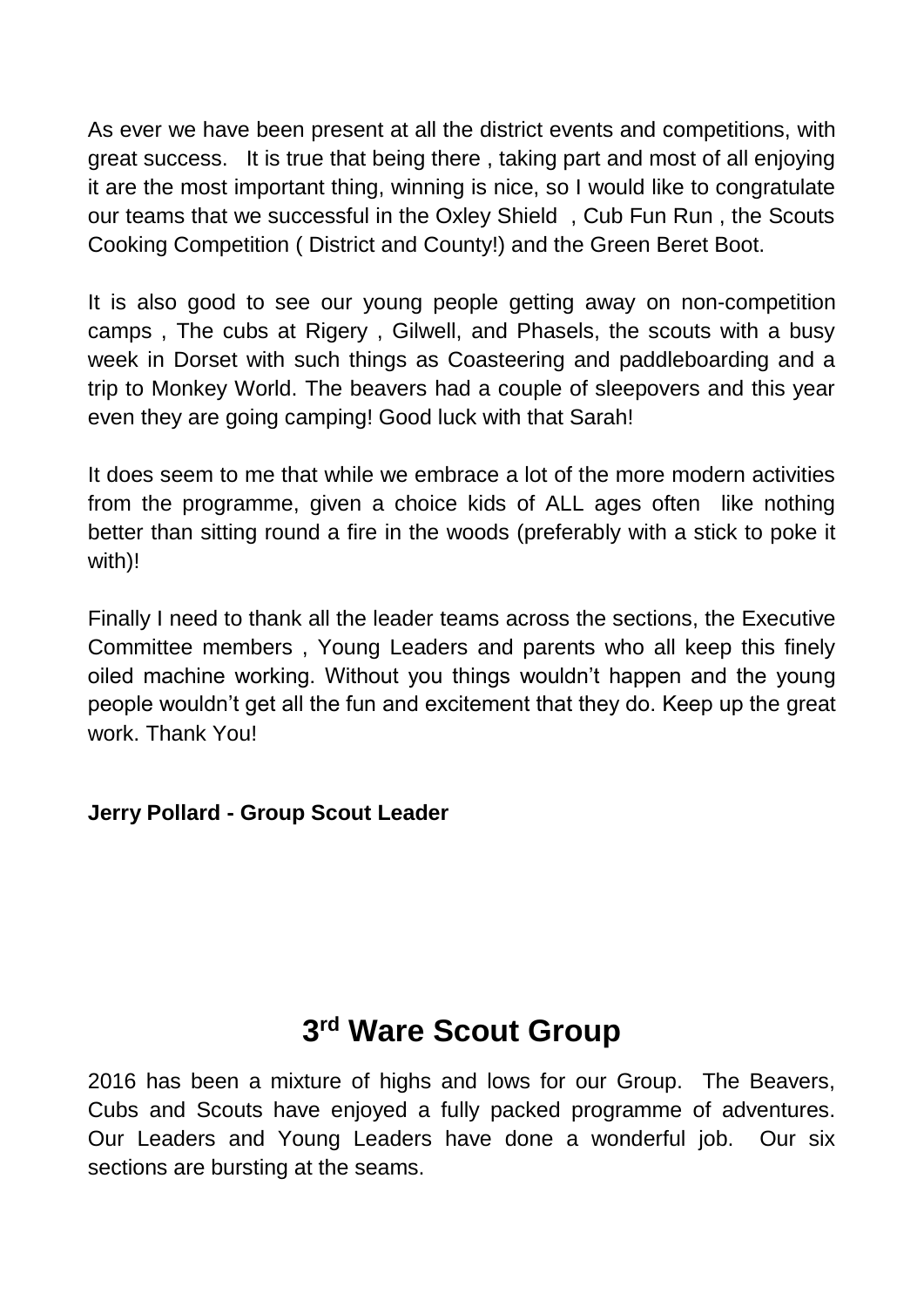However, the year was overshadowed by the sudden and tragic loss of Barney, a good friend and inspirational leader of our Young People.



"I hope they didn't break the mould as the world needs more people like Steven"

We are grateful for those that have supported us and assisted through this difficult time for all. Our leader team has really stepped up to continue the support for our Scouts who have coped admirably. Scouting is truly a family who support each other through good times and bad.

He had one &, massigue impact on my life, when I had forgotten my Sleeping bag on camp, he gave up his for my compot.  $100ds$ Le miss 400 lourisment I remember the first camp I went on with Barney, it was a weekend trip is which we did paraccending. It was amaring of I had hayoner, and Barney told me to tougher up. That made me laugh 's We have had a great time naving barneyas<br>as a leader, we will never forget you. LEGEND.  $26\alpha$ When I girl cane to starts I was quite nervious but as soon as I When I girl care to scarts I was quite nearbles but as soon as I<br>Saw vaney dang naville an am wester with a order scart I knew When we went to the river, slack-lining, Barney pushed people in the river. And we all got soaking wet,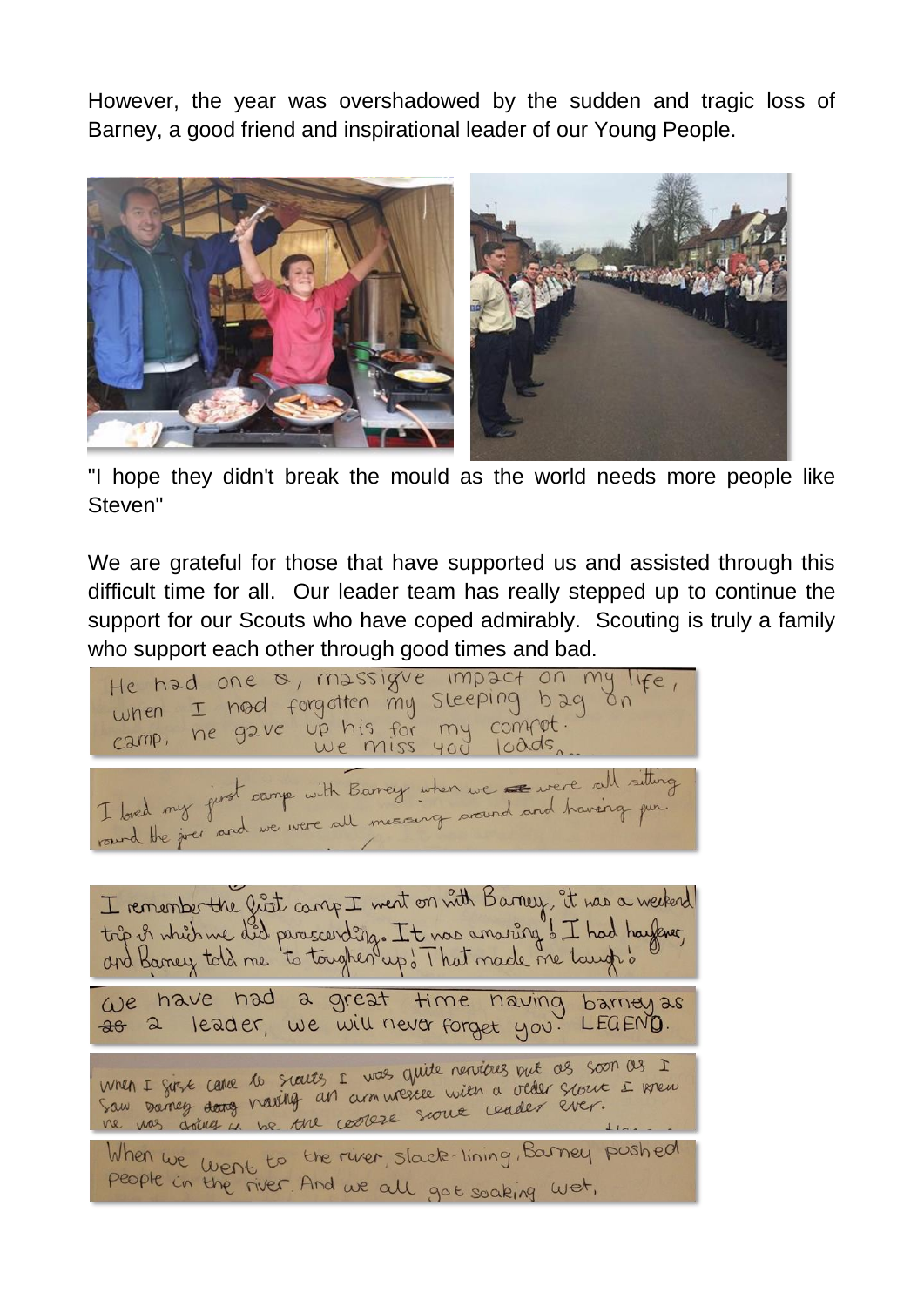#### **Gavin Matthews - Group Scout Leader**

### **5 th Ware (Christ Church) Scout Group**

Another full-on year of scouting and yet another second place in Peter Geer. If there was an award for coming second, 5th Ware would win this hands down having come second 4 times in the past 5 years. And once again we missed the top spot by less than a Beavers arm. I am so proud of my section leaders for their commitment to providing the opportunity.

I have reported every year that our biggest challenge as a Group has been storage. This year I am delighted to say that we now have a positive story to tell. In the past two months we received a very generous donation of three 8' storage containers. On behalf of the Group I would like to thank all those involved in the sourcing, supply, delivery and other logistics – it took a lot of people. I need to also thank the many members of the Scout Network and Leaders from various Groups who helped to move these containers in to their final positions and of course, Christ Church School who have allowed us the space for this storage. We will soon be in receipt of a further 20' container that we will be donating to the School in return for their generosity.

As a Group, we realise that we are so lucky to have the strong support from our parents and supporters. I see so many of them when they bring their child to section meetings and events, and I thank them for coming along to help us out in Beavers and Cubs. We actually have a very small ratio of adult Leaders

to young people, and whilst these adults are some of the most enthusiastic in the District, we are still reliant on the additional help that we can get from time to time.

Obviously I would be delighted to welcome any of them to join our Leader team but I have stopped asking them to consider being a Leader but instead challenge them all to volunteer on just one occasion a year. In 2017, I am encouraging my Leaders to create even more adventure and even more challenge but many of these Leaders have families themselves and I cannot expect then to volunteer even more evenings and weekends. Therefore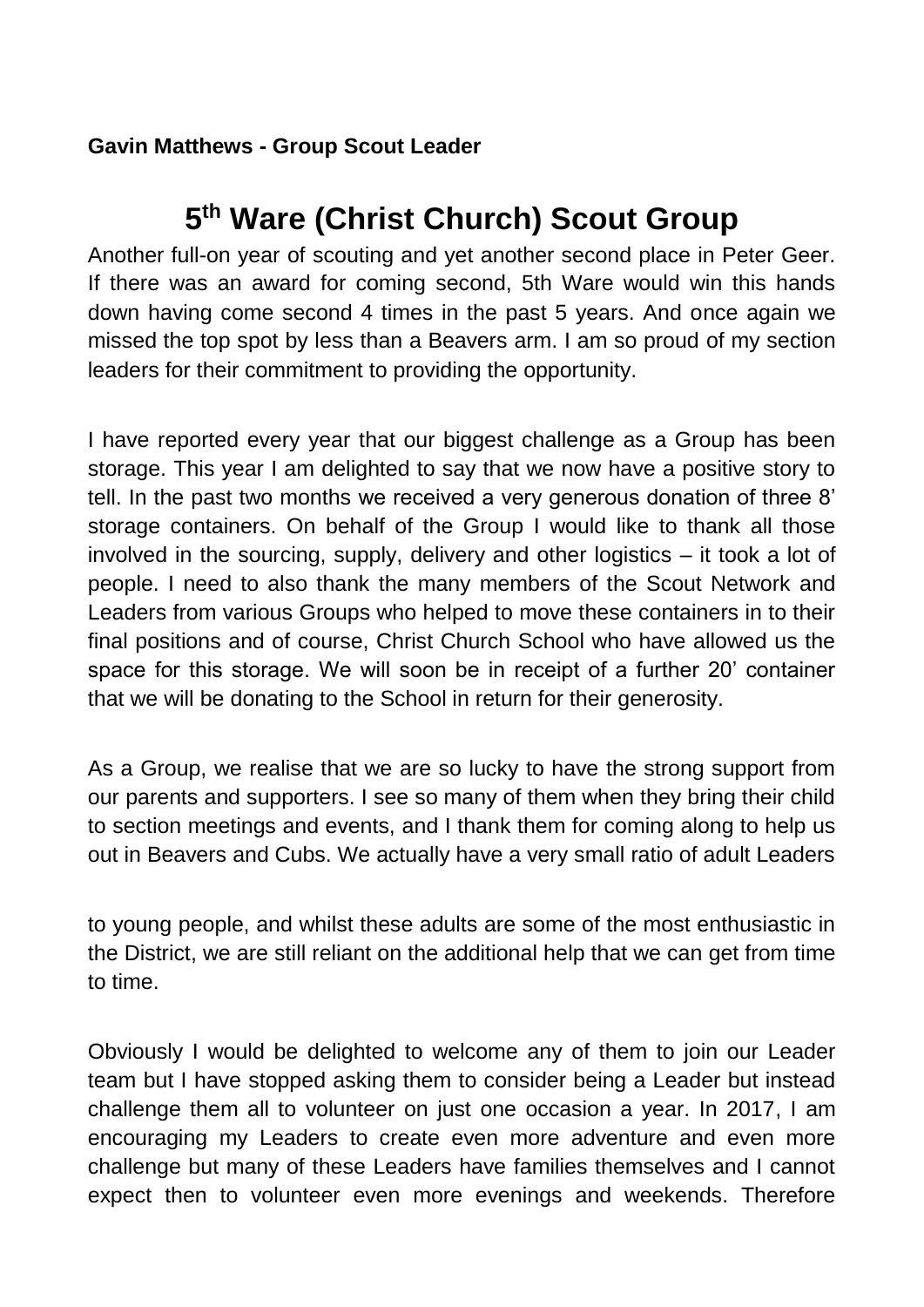parental support can allow us to run activities when our full team is not available. Perhaps they could even inspire us to do something new that they, their children or their whole family would enjoy also.

Every year, at the end of January, we report our Census numbers. We were slightly down this year mainly due to not as many Beavers starting in the new year as expected. The competition for spaces in the District and nationally is high and parents (quite reasonably) join waiting lists for several Groups at the same time. We also lose contact with some parents in the couple of years between when they join the list and when their child is old enough to start. We have now filled many of these places and consider ourselves full in both Beavers and Cubs.

The Group has started to think about how we can help meet these needs. It would be simple to say that we could start a new Beaver Colony and then another Cub Pack but the realities of doing so throw up many obstacles. We are very lucky and grateful to Christ Church for the use of the halls but they have to spread their charity across the whole of the town and it would be difficult to secure additional slots on other days.

Nationally Scouting is promoting a Youth Shaped culture as we respond to the changing interests of our younger members. We will not forego many of our traditional Scouting skills such as camping, knotting and hiking, but look to supplement these with new technology such as social media and geocaching. The Scouting ethos and methods have not changed, we will just adapt them to resonate better with young people today.

I am running out of space and I have not mentioned last year's successful Group camp. It is a lot of work to make this event happen every year but there is huge satisfaction when I see the tired but happy young people on the Saturday night sitting side by side with their own parents. I am sure this year's camp will be equally as good – in fact it is already bigger. We are lucky to have an experienced catering team to see us through the weekend and food appears to be available from 7am through to 2am!